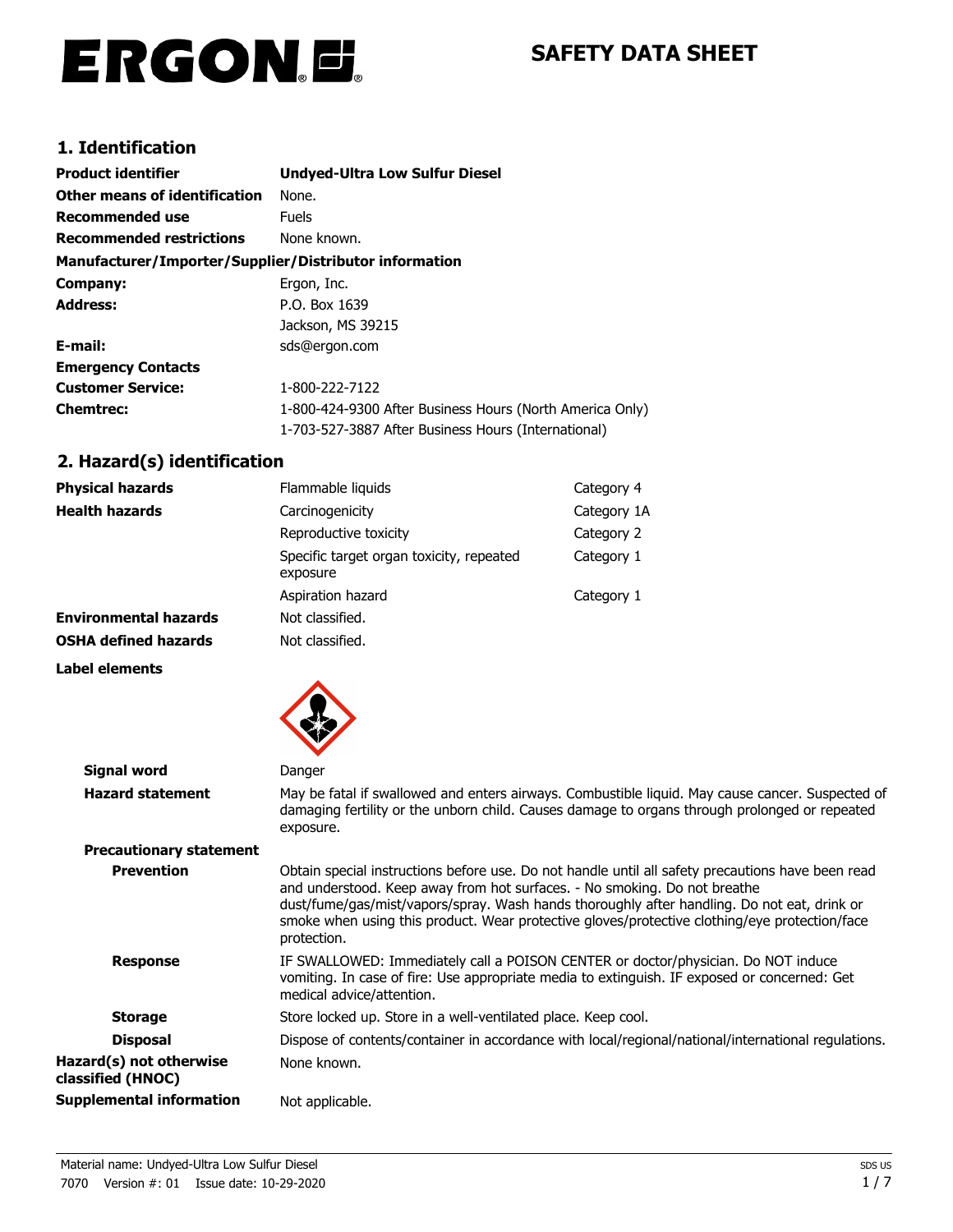# **3. Composition/information on ingredients**

| Substances                                                                          |                                                                                                                                                                                                                                                                                                                                                                                                                                                                         |                   |               |
|-------------------------------------------------------------------------------------|-------------------------------------------------------------------------------------------------------------------------------------------------------------------------------------------------------------------------------------------------------------------------------------------------------------------------------------------------------------------------------------------------------------------------------------------------------------------------|-------------------|---------------|
| <b>Chemical name</b>                                                                | <b>Common name and synonyms</b>                                                                                                                                                                                                                                                                                                                                                                                                                                         | <b>CAS number</b> | $\frac{0}{0}$ |
| FUELS, DIESEL                                                                       |                                                                                                                                                                                                                                                                                                                                                                                                                                                                         | 68334-30-5        | 100           |
| 4. First-aid measures                                                               |                                                                                                                                                                                                                                                                                                                                                                                                                                                                         |                   |               |
| <b>Inhalation</b>                                                                   | If breathing is difficult, remove to fresh air and keep at rest in a position comfortable for breathing.<br>Call a physician if symptoms develop or persist.                                                                                                                                                                                                                                                                                                            |                   |               |
| <b>Skin contact</b>                                                                 | Rinse skin with water/shower. Get medical attention if irritation develops and persists.                                                                                                                                                                                                                                                                                                                                                                                |                   |               |
| Eye contact                                                                         | Rinse with water. Get medical attention if irritation develops and persists.                                                                                                                                                                                                                                                                                                                                                                                            |                   |               |
| <b>Ingestion</b>                                                                    | Rinse mouth. If ingestion of a large amount does occur, call a poison control center immediately.                                                                                                                                                                                                                                                                                                                                                                       |                   |               |
| <b>Most important</b><br>symptoms/effects, acute and<br>delayed                     | Prolonged exposure may cause chronic effects.                                                                                                                                                                                                                                                                                                                                                                                                                           |                   |               |
| <b>Indication of immediate</b><br>medical attention and special<br>treatment needed | Provide general supportive measures and treat symptomatically. Keep victim under observation.<br>Symptoms may be delayed.                                                                                                                                                                                                                                                                                                                                               |                   |               |
| <b>General information</b>                                                          | IF exposed or concerned: Get medical advice/attention. Ensure that medical personnel are aware of<br>the material(s) involved, and take precautions to protect themselves.                                                                                                                                                                                                                                                                                              |                   |               |
| 5. Fire-fighting measures                                                           |                                                                                                                                                                                                                                                                                                                                                                                                                                                                         |                   |               |
| Suitable extinguishing media                                                        | Water fog. Foam. Dry chemical powder. Carbon dioxide (CO2).                                                                                                                                                                                                                                                                                                                                                                                                             |                   |               |
| <b>Unsuitable extinguishing</b><br>media                                            | Water. Do not use water jet as an extinguisher, as this will spread the fire.                                                                                                                                                                                                                                                                                                                                                                                           |                   |               |
| <b>Specific hazards arising from</b><br>the chemical                                | During fire, gases hazardous to health may be formed.                                                                                                                                                                                                                                                                                                                                                                                                                   |                   |               |
| <b>Special protective equipment</b><br>and precautions for<br>firefighters          | Self-contained breathing apparatus and full protective clothing must be worn in case of fire.                                                                                                                                                                                                                                                                                                                                                                           |                   |               |
| <b>Fire fighting</b><br>equipment/instructions                                      | Move containers from fire area if you can do so without risk.                                                                                                                                                                                                                                                                                                                                                                                                           |                   |               |
| <b>Specific methods</b>                                                             | Use standard firefighting procedures and consider the hazards of other involved materials.                                                                                                                                                                                                                                                                                                                                                                              |                   |               |
| <b>General fire hazards</b>                                                         | No unusual fire or explosion hazards noted.                                                                                                                                                                                                                                                                                                                                                                                                                             |                   |               |
| 6. Accidental release measures                                                      |                                                                                                                                                                                                                                                                                                                                                                                                                                                                         |                   |               |
| <b>Personal precautions,</b><br>protective equipment and<br>emergency procedures    | Keep unnecessary personnel away. Keep people away from and upwind of spill/leak. Keep out of<br>low areas. Wear appropriate personal protective equipment. Do not breathe mist or vapor. Do not<br>touch damaged containers or spilled material unless wearing appropriate protective clothing. Ensure<br>adequate ventilation. Local authorities should be advised if significant spillages cannot be<br>contained. For personal protection, see section 8 of the SDS. |                   |               |
| <b>Methods and materials for</b>                                                    | The product is immiscible with water and will spread on the water surface.                                                                                                                                                                                                                                                                                                                                                                                              |                   |               |
| containment and cleaning up                                                         | Large Spills: Stop the flow of material, if this is without risk. Dike the spilled material, where this is<br>possible. Cover with plastic sheet to prevent spreading. Absorb in vermiculite, dry sand or earth and<br>place into containers. Prevent entry into waterways, sewer, basements or confined areas. Following<br>product recovery, flush area with water.                                                                                                   |                   |               |
|                                                                                     | Small Spills: Wipe up with absorbent material (e.g. cloth, fleece). Clean surface thoroughly to<br>remove residual contamination.                                                                                                                                                                                                                                                                                                                                       |                   |               |
|                                                                                     | Never return spills to original containers for re-use.                                                                                                                                                                                                                                                                                                                                                                                                                  |                   |               |
| <b>Environmental precautions</b>                                                    | Avoid release to the environment. Contact local authorities in case of spillage to drain/aquatic<br>environment. Prevent further leakage or spillage if safe to do so. Do not contaminate water. Avoid<br>discharge into drains, water courses or onto the ground.                                                                                                                                                                                                      |                   |               |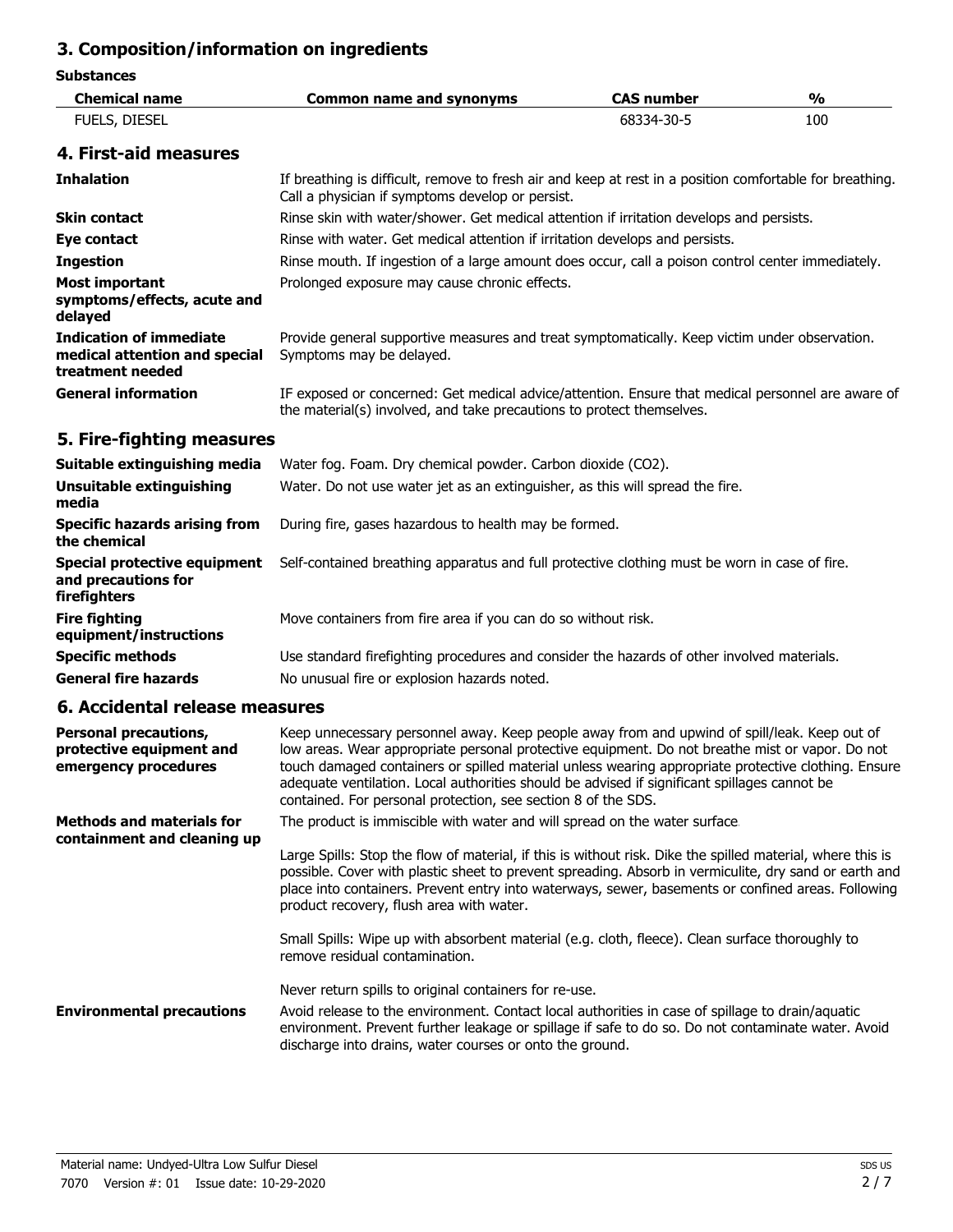## **7. Handling and storage**

**Precautions for safe handling**

Obtain special instructions before use. Do not handle until all safety precautions have been read and understood. Do not breathe mist or vapor. Avoid contact during pregnancy/while nursing. Avoid prolonged exposure. Provide adequate ventilation. Wear appropriate personal protective equipment. Observe good industrial hygiene practices. When using, do not eat, drink or smoke. Wash hands thoroughly after handling. Avoid release to the environment. Do not empty into drains. **Conditions for safe storage,** Store locked up. Store in original tightly closed container.

**including any incompatibilities**

#### **8. Exposure controls/personal protection**

#### **Occupational exposure limits**

#### **US. ACGIH Threshold Limit Values**

| <b>Material</b>                            | <b>Type</b>                                                                                                                                                                                                                                                         | <b>Value</b>                      | Form                             |
|--------------------------------------------|---------------------------------------------------------------------------------------------------------------------------------------------------------------------------------------------------------------------------------------------------------------------|-----------------------------------|----------------------------------|
| Undyed-Ultra Low Sulfur<br>Diesel          | <b>TWA</b>                                                                                                                                                                                                                                                          | 100 mg/m3                         | Inhalable fraction and<br>vapor. |
| <b>Components</b>                          | Type                                                                                                                                                                                                                                                                | <b>Value</b>                      | <b>Form</b>                      |
| FUELS, DIESEL (CAS<br>68334-30-5)          | <b>TWA</b>                                                                                                                                                                                                                                                          | 100 mg/m3                         | Inhalable fraction and<br>vapor. |
| <b>Biological limit values</b>             | No biological exposure limits noted for the ingredient(s).                                                                                                                                                                                                          |                                   |                                  |
| <b>Exposure guidelines</b>                 |                                                                                                                                                                                                                                                                     |                                   |                                  |
|                                            | US ACGIH Threshold Limit Values: Skin designation                                                                                                                                                                                                                   |                                   |                                  |
| FUELS, DIESEL (CAS 68334-30-5)             |                                                                                                                                                                                                                                                                     | Can be absorbed through the skin. |                                  |
| <b>Appropriate engineering</b><br>controls | Provide adequate ventilation, including appropriate local extraction, to ensure that the defined<br>occupational exposure limit is not exceeded.                                                                                                                    |                                   |                                  |
|                                            | Individual protection measures, such as personal protective equipment                                                                                                                                                                                               |                                   |                                  |
| Eye/face protection                        | Wear safety glasses with side shields (or goggles).                                                                                                                                                                                                                 |                                   |                                  |
| <b>Skin protection</b>                     |                                                                                                                                                                                                                                                                     |                                   |                                  |
| <b>Hand protection</b>                     | Wear protective gloves.                                                                                                                                                                                                                                             |                                   |                                  |
| <b>Other</b>                               | Wear appropriate chemical resistant clothing.                                                                                                                                                                                                                       |                                   |                                  |
| <b>Respiratory protection</b>              | When workers are facing concentrations above the exposure limit they must use appropriate<br>certified respirators.                                                                                                                                                 |                                   |                                  |
| <b>Thermal hazards</b>                     | Wear appropriate thermal protective clothing, when necessary.                                                                                                                                                                                                       |                                   |                                  |
| <b>General hygiene</b><br>considerations   | When using, do not eat, drink or smoke. Always observe good personal hygiene measures, such as<br>washing after handling the material and before eating, drinking, and/or smoking. Routinely wash<br>work clothing and protective equipment to remove contaminants. |                                   |                                  |

#### **9. Physical and chemical properties**

| <b>Appearance</b>                                                | Clear.                      |
|------------------------------------------------------------------|-----------------------------|
| <b>Physical state</b>                                            | Liquid.                     |
| Form                                                             | Liguid.                     |
| Color                                                            | Clear.                      |
| Odor                                                             | Mild Petroleum Odor         |
| <b>Odor threshold</b>                                            | Not available.              |
| рH                                                               | Not available.              |
| Melting point/freezing point                                     | -90 °F (-67.78 °C)          |
| Initial boiling point and<br>boiling range                       | 383 - 662 °F (195 - 350 °C) |
| <b>Flash point</b>                                               | 171.0 °F (77.2 °C) ASTM D93 |
| <b>Evaporation rate</b>                                          | Not available.              |
| Flammability (solid, gas)                                        | Not available.              |
| tta a confliction of the concelled the contract of the character |                             |

#### **Upper/lower flammability or explosive limits**

**Flammability limit - lower** Not available.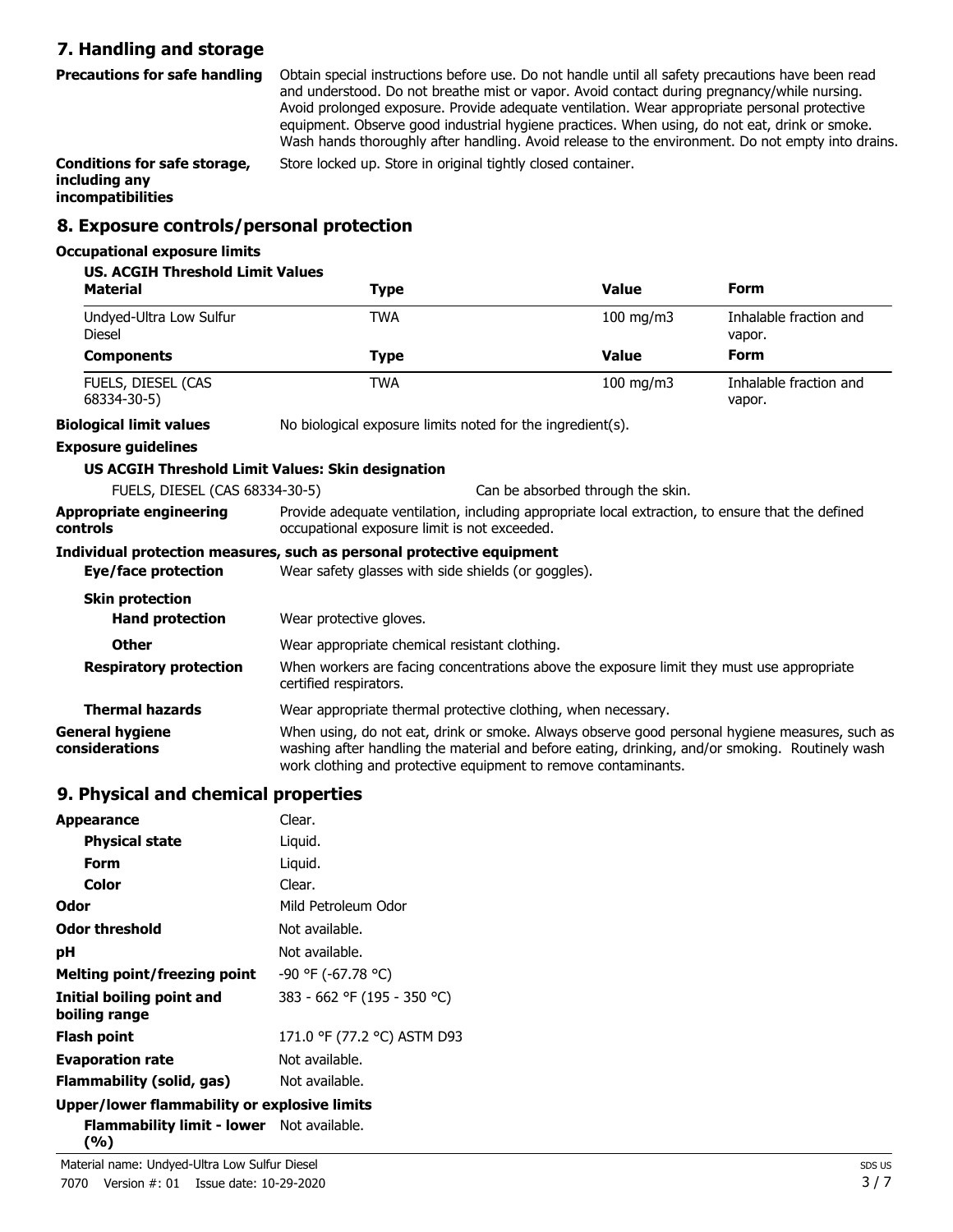| <b>Flammability limit -</b><br>upper $(\% )$      | Not available.              |
|---------------------------------------------------|-----------------------------|
| <b>Explosive limit - lower</b><br>(%)             | Not available.              |
| <b>Explosive limit - upper</b><br>(%)             | Not available.              |
| Vapor pressure                                    | Not available.              |
| <b>Vapor density</b>                              | $> 5$ [Air=1]               |
| <b>Relative density</b>                           | 0.857 @60°F                 |
| Solubility(ies)                                   |                             |
| <b>Solubility (water)</b>                         | Insoluble                   |
| <b>Partition coefficient</b><br>(n-octanol/water) | Not available.              |
| <b>Auto-ignition temperature</b>                  | $> 600$ °F ( $> 315.56$ °C) |
| <b>Decomposition temperature</b>                  | Not available.              |
| <b>Viscosity</b>                                  | 2.4 cSt @40°F               |
| 10. Stability and reactivity                      |                             |

| <b>Reactivity</b>                            | The product is stable and non-reactive under normal conditions of use, storage and transport |
|----------------------------------------------|----------------------------------------------------------------------------------------------|
| <b>Chemical stability</b>                    | Material is stable under normal conditions.                                                  |
| <b>Possibility of hazardous</b><br>reactions | No dangerous reaction known under conditions of normal use.                                  |
| <b>Conditions to avoid</b>                   | Avoid temperatures exceeding the flash point. Contact with incompatible materials.           |
| <b>Incompatible materials</b>                | Strong oxidizing agents.                                                                     |
| <b>Hazardous decomposition</b><br>products   | No hazardous decomposition products are known.                                               |

## **11. Toxicological information**

## **Information on likely routes of exposure**

| <b>Inhalation</b>                                                                  | Prolonged inhalation may be harmful. May cause damage to organs by inhalation                                       |
|------------------------------------------------------------------------------------|---------------------------------------------------------------------------------------------------------------------|
| <b>Skin contact</b>                                                                | No adverse effects due to skin contact are expected.                                                                |
| Eye contact                                                                        | Direct contact with eyes may cause temporary irritation.                                                            |
| <b>Ingestion</b>                                                                   | Expected to be a low ingestion hazard.                                                                              |
| Symptoms related to the<br>physical, chemical and<br>toxicological characteristics | Direct contact with eyes may cause temporary irritation.                                                            |
| <b>Information on toxicological effects</b>                                        |                                                                                                                     |
| <b>Acute toxicity</b>                                                              | Not expected to be acutely toxic.                                                                                   |
| <b>Skin corrosion/irritation</b>                                                   | Prolonged skin contact may cause temporary irritation.                                                              |
| Serious eye damage/eye<br>irritation                                               | Direct contact with eyes may cause temporary irritation.                                                            |
| <b>Respiratory or skin sensitization</b>                                           |                                                                                                                     |
| <b>Respiratory sensitization</b>                                                   | Not a respiratory sensitizer.                                                                                       |
| <b>Skin sensitization</b>                                                          | This product is not expected to cause skin sensitization.                                                           |
| <b>Germ cell mutagenicity</b>                                                      | No data available to indicate product or any components present at greater than 0.1% are<br>mutagenic or genotoxic. |
| <b>Carcinogenicity</b>                                                             | May cause cancer.                                                                                                   |
|                                                                                    | <b>IARC Monographs. Overall Evaluation of Carcinogenicity</b>                                                       |
| Not listed.                                                                        |                                                                                                                     |
|                                                                                    | OSHA Specifically Regulated Substances (29 CFR 1910.1001-1052)                                                      |
| Not regulated.                                                                     |                                                                                                                     |
| Not listed.                                                                        | US. National Toxicology Program (NTP) Report on Carcinogens                                                         |
| <b>Reproductive toxicity</b>                                                       | Suspected of damaging fertility or the unborn child.                                                                |
|                                                                                    |                                                                                                                     |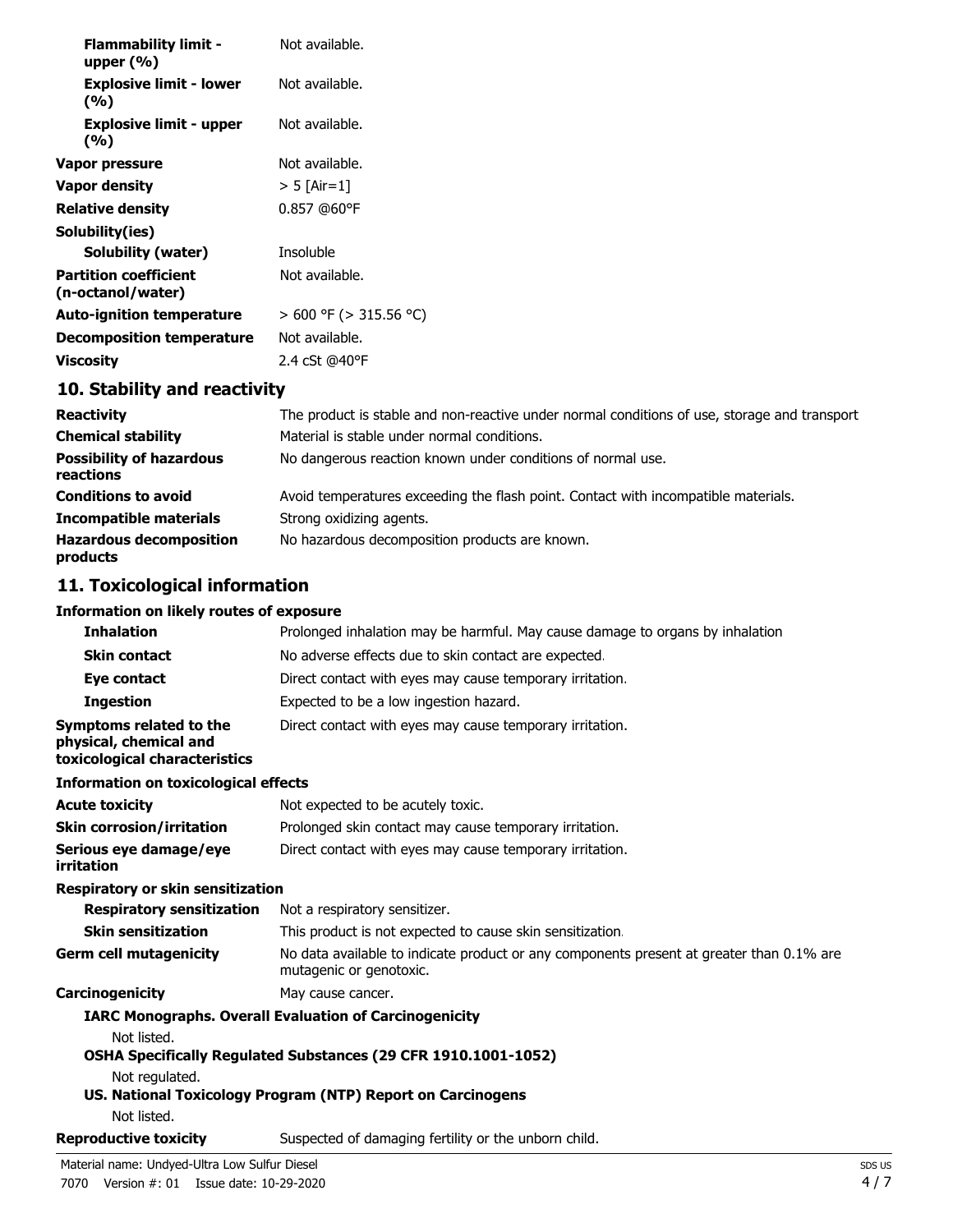| Specific target organ toxicity<br>- single exposure   | Not classified.                                                                                                                                       |
|-------------------------------------------------------|-------------------------------------------------------------------------------------------------------------------------------------------------------|
| Specific target organ toxicity<br>- repeated exposure | Causes damage to organs (adrenals, bone marrow, liver, lymph nodes, kidney, stomach, thymus)<br>through prolonged or repeated exposure.               |
| <b>Aspiration hazard</b>                              | May be harmful if swallowed and enters airways.                                                                                                       |
| <b>Chronic effects</b>                                | Prolonged inhalation may be harmful. Prolonged exposure may cause chronic effects. Causes<br>damage to organs through prolonged or repeated exposure. |

## **12. Ecological information**

| <b>Ecotoxicity</b>                   | The product is not classified as environmentally hazardous. However, this does not exclude the<br>possibility that large or frequent spills can have a harmful or damaging effect on the environment. |
|--------------------------------------|-------------------------------------------------------------------------------------------------------------------------------------------------------------------------------------------------------|
| <b>Persistence and degradability</b> | No data is available on the degradability of this product.                                                                                                                                            |
| <b>Bioaccumulative potential</b>     | No data available.                                                                                                                                                                                    |
| Mobility in soil                     | Expected to be slightly to moderately mobile in soil.                                                                                                                                                 |
| Other adverse effects                | No other adverse environmental effects (e.g. ozone depletion, photochemical ozone creation<br>potential, endocrine disruption, global warming potential) are expected from this component.            |

# **13. Disposal considerations**

| <b>Disposal instructions</b>                    | Collect and reclaim or dispose in sealed containers at licensed waste disposal site. This material and<br>its container must be disposed of as hazardous waste. Do not allow this material to drain into<br>sewers/water supplies. Do not contaminate ponds, waterways or ditches with chemical or used<br>container. Dispose of contents/container in accordance with local/regional/national/international<br>requlations. |
|-------------------------------------------------|------------------------------------------------------------------------------------------------------------------------------------------------------------------------------------------------------------------------------------------------------------------------------------------------------------------------------------------------------------------------------------------------------------------------------|
| <b>Local disposal regulations</b>               | Dispose in accordance with all applicable regulations.                                                                                                                                                                                                                                                                                                                                                                       |
| Hazardous waste code                            | The waste code should be assigned in discussion between the user, the producer and the waste<br>disposal company.                                                                                                                                                                                                                                                                                                            |
| <b>Waste from residues /</b><br>unused products | Dispose of in accordance with local regulations. Empty containers or liners may retain some product<br>residues. This material and its container must be disposed of in a safe manner (see: Disposal<br>instructions).                                                                                                                                                                                                       |
| <b>Contaminated packaging</b>                   | Empty containers should be taken to an approved waste handling site for recycling or disposal.<br>Since emptied containers may retain product residue, follow label warnings even after container is<br>emptied.                                                                                                                                                                                                             |

## **14. Transport information**

#### **DOT**

| וטע                                    |                             |
|----------------------------------------|-----------------------------|
| <b>UN number</b>                       | UN1993                      |
| UN proper shipping name                | Flammable liquids, n.o.s.   |
| Transport hazard class(es)             |                             |
| <b>Class</b>                           | 3                           |
| Subsidiary risk                        |                             |
| Label(s)                               | 3                           |
| Packing group                          | Ш                           |
| <b>Special precautions for</b>         | Not available.              |
| user                                   |                             |
| <b>Special provisions</b>              | B1, B52, IB3, T4, TP1, TP29 |
| <b>Packaging exceptions</b>            | 150                         |
| Packaging non bulk                     | 203                         |
| <b>Packaging bulk</b>                  | 242                         |
| IATA                                   |                             |
| <b>UN number</b>                       | UN1993                      |
| UN proper shipping name                | Flammable liquid, n.o.s.    |
| Transport hazard class(es)             |                             |
| <b>Class</b>                           | 3                           |
| Subsidiary risk                        |                             |
| Packing group                          | ĦТ                          |
| <b>Environmental hazards</b>           | No.                         |
| <b>ERG Code</b>                        | 3L                          |
| <b>Special precautions for</b><br>user | Not available.              |
|                                        |                             |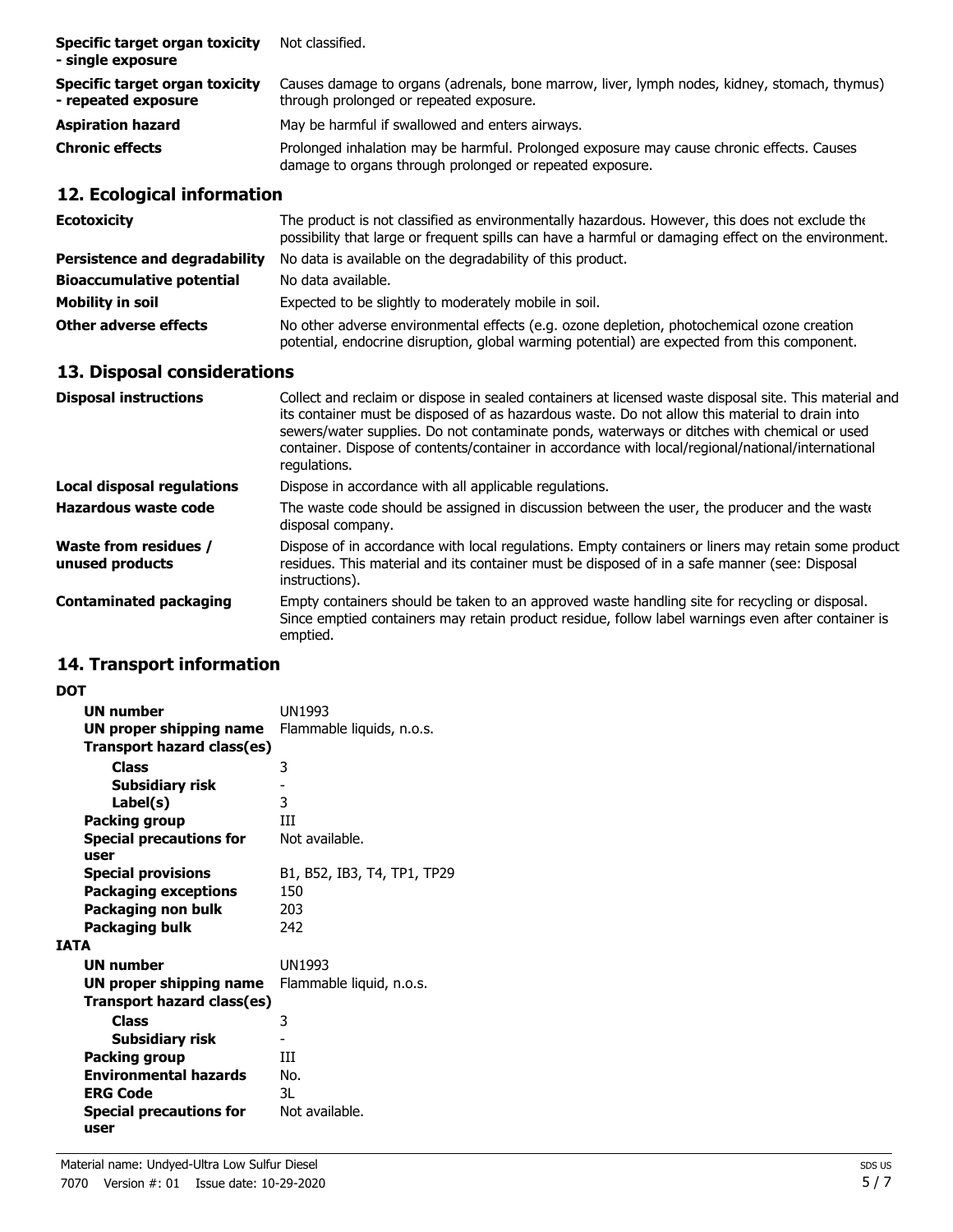| <b>Other information</b>                                                                             |                            |
|------------------------------------------------------------------------------------------------------|----------------------------|
| Passenger and cargo<br>aircraft                                                                      | Allowed with restrictions. |
| Cargo aircraft only                                                                                  | Allowed with restrictions. |
| <b>IMDG</b>                                                                                          |                            |
| <b>UN number</b>                                                                                     | UN1993                     |
| UN proper shipping name                                                                              | FLAMMABLE LIQUID, N.O.S.   |
| Transport hazard class(es)                                                                           |                            |
| <b>Class</b>                                                                                         | 3                          |
| Subsidiary risk                                                                                      |                            |
| Packing group                                                                                        | ĦТ                         |
| <b>Environmental hazards</b>                                                                         |                            |
| <b>Marine pollutant</b>                                                                              | No.                        |
| EmS                                                                                                  | F-E, S-E                   |
| <b>Special precautions for</b><br>user                                                               | Not available.             |
| <b>Transport in bulk according to</b> Not available.<br>Annex II of MARPOL 73/78<br>and the IBC Code |                            |
| DOT                                                                                                  |                            |



**IATA; IMDG**



## **15. Regulatory information**

#### **US federal regulations**

**TSCA Section 12(b) Export Notification (40 CFR 707, Subpt. D)** Not regulated.

**CERCLA Hazardous Substance List (40 CFR 302.4)**

Not listed.

**SARA 304 Emergency release notification**

Not regulated.

**OSHA Specifically Regulated Substances (29 CFR 1910.1001-1052)**

Not regulated.

**Superfund Amendments and Reauthorization Act of 1986 (SARA)**

**SARA 302 Extremely hazardous substance**

Not listed.

**Hazardous chemical**

**SARA 311/312** Yes